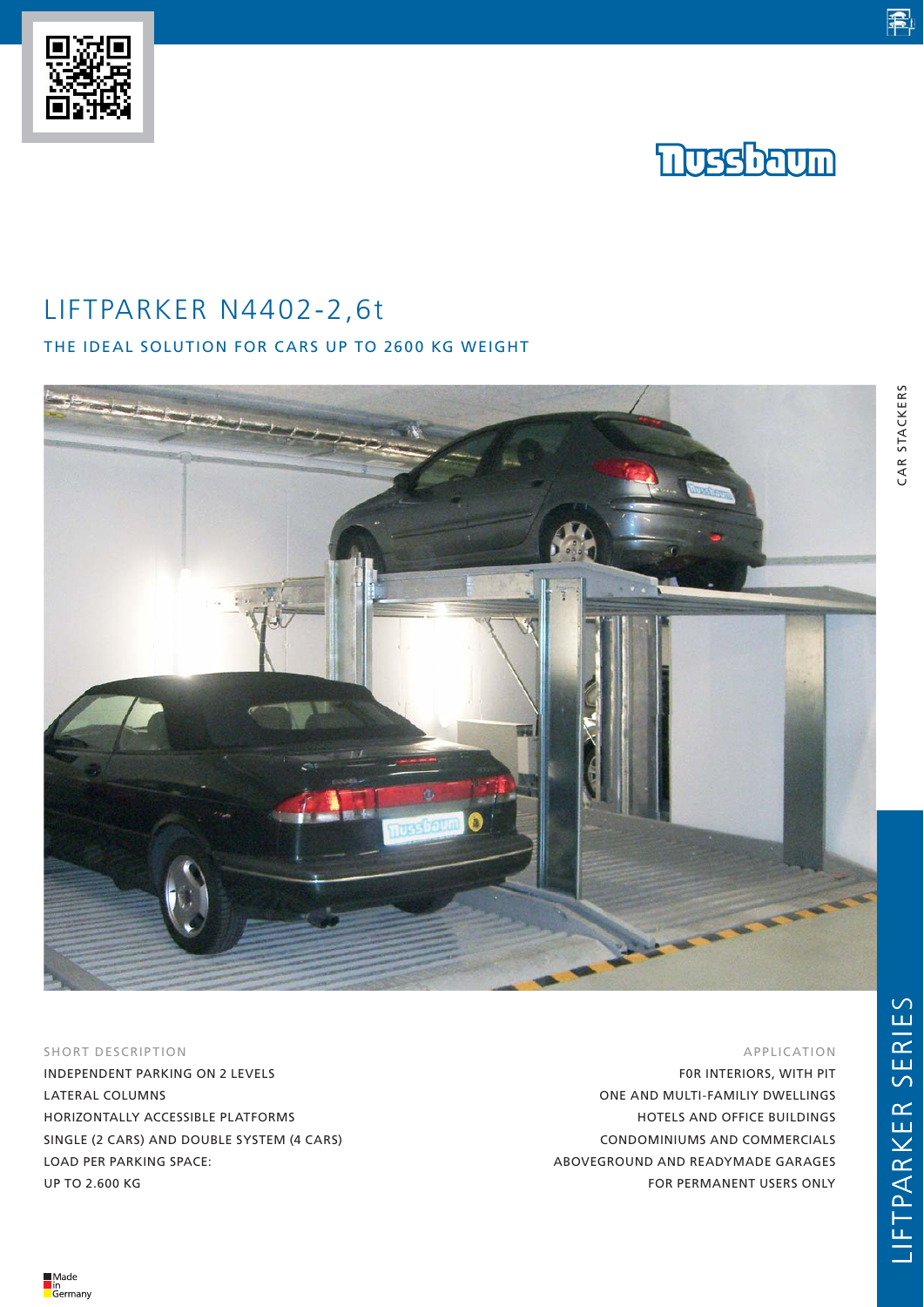$\epsilon$ 

#### NOTE

The total height of the car including roof rail and antenna fixture must not exceed the maximum car height mentioned in the table below. Standard cars do not feature sport equipment (e.g. spoiler, etc.).



In case of partition walls: 10x10 cm wall opening (position: +/- 0 m) for electrical and hydraulic lines

Load per parking space: max. 2.600kg, wheel load: max. 650kg. Pit length 530 cm, for a 500 cm car. Further pit lengths, e.g. 540 cm, available on request.

At the pit edge there is a 10 Z cm wide yellow-black marking acc. to ISO 3864 to be provided by the customer

vorne (GT-V)

 $\widehat{\Xi}$ 

max. 10% pitch

max. 3% incline

min.18

| <b>PIT DEPTH</b>    | <b>PIT DEPTH</b> | <b>CLEAR HEIGHT</b><br>(CH) | <b>COLUMN HEIGHT</b><br>(CoH) | <b>CAR HEIGHT BELOW</b> |           | <b>CAR HEIGHT ABOVE</b> |                 |
|---------------------|------------------|-----------------------------|-------------------------------|-------------------------|-----------|-------------------------|-----------------|
| <b>FRONT (GT-F)</b> | BACK (GT-B)      |                             |                               | S-SYSTEM                | D-SYSTEM* | S-SYSTEM                | <b>D-SYSTEM</b> |
| 170                 | 165              | from $325$                  | 375                           | 150                     | 150/148   | from 150                | from 150        |
| 180                 | 175              | from $330$                  | 390                           | 155                     | 155 / 153 | from 150                | from 150        |
| 185                 | 180              | from $340$                  | 405                           | 165                     | 165 / 163 | from 150                | from 150        |
| 190                 | 185              | from $345$                  | 420                           | 170                     | 170/158   | from 150                | from 150        |
| 200                 | 195              | from $355$                  | 435                           | 180                     | 180/178   | from 150                | from 150        |
| 210                 | 205              | from $365$                  | 455                           | 190                     | 190/188   | from 150                | from 150        |
| 220                 | 215              | from $375$                  | 475                           | 200                     | 200/198   | from 150                | from 150        |
| 225                 | 220              | from 380                    | 485                           | 205                     | 205/203   | from 150                | from 150        |
| 260                 | 255              | from $415$                  | 555                           | 240                     |           | from $150$              |                 |

530

100-150

In case higher clear height is available it is possible to park correspondingly higher cars on the upper platform.

\* In case of parking space widths of 255 cm or more, the car-height below is reduced by 2 cm.

Other dimensions are available on request.

#### VEHICLE DATA: STANDARD CAR VEHICLE DATA: STANDARD ESTATE CAR



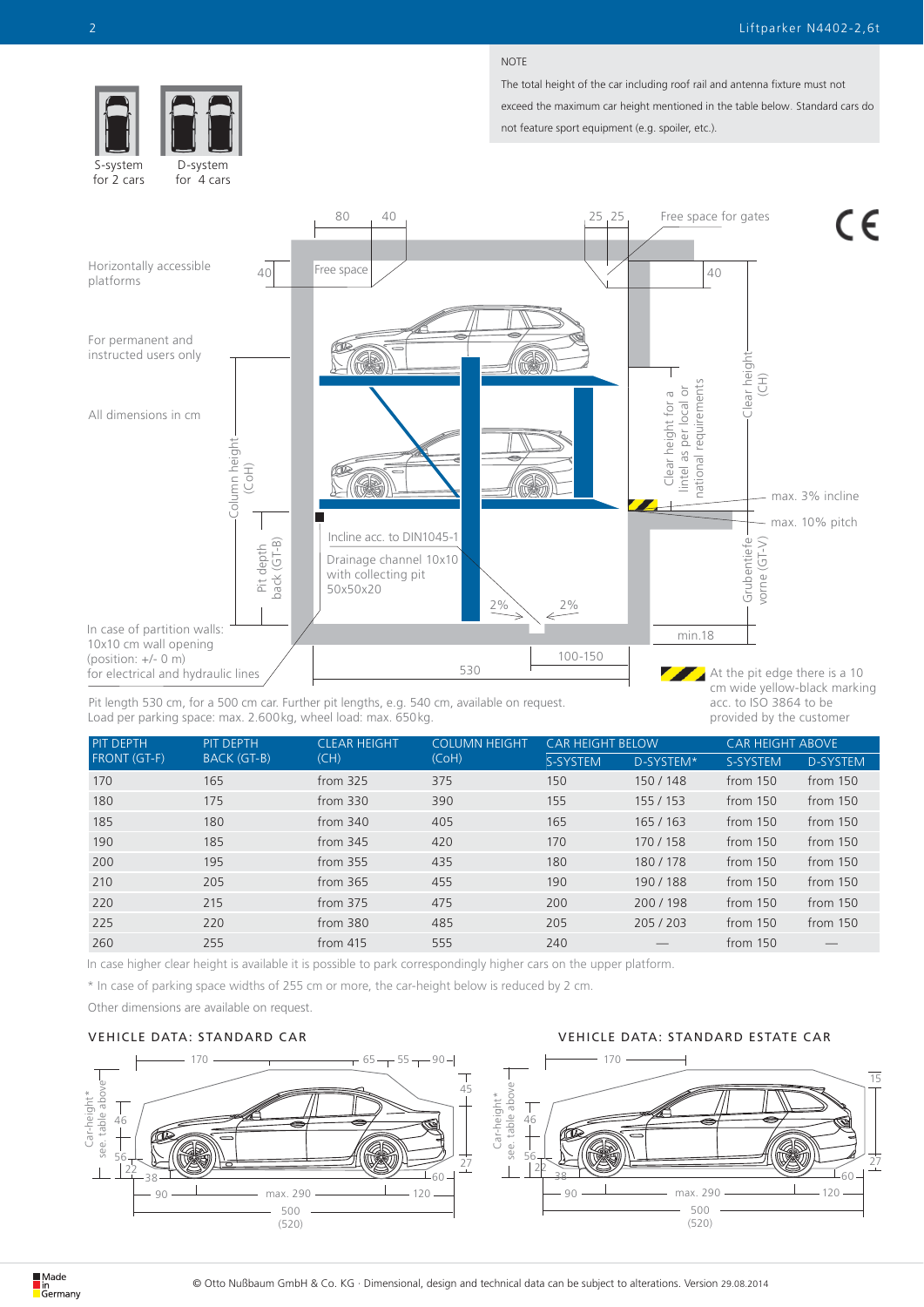## ELECTRICAL INSTALLATION AND FOUNDATION LOADS

## Services covered by the NUSSBAUM Company Installation diagram

| POS. | <b>QUANTITY</b> | <b>DESCRIPTION</b>                                                             |
|------|-----------------|--------------------------------------------------------------------------------|
|      | 1x              | Hydraulic power unit with three-phase mo-<br>tor 230/400V, 50Hz, 6,0kW         |
|      | 1x              | Control cable 4x 1,0 <sup>2</sup> (Control by standard<br>key-operated switch) |
|      | option          | Control cable 7x 1,0 <sup>2</sup> (only with lockable<br>key-operated switch)  |
|      | ΊY              | Control element                                                                |

Positions 1 to 3 are covered by the Nussbaum company unless otherwise agreed in the offer or in the contract.



#### Services to be provided by the customer

|                 |    | POS. QUANTITY DESCRIPTION                                                                                                          | <b>POSITION</b>              | <b>FREQUENCY</b> |
|-----------------|----|------------------------------------------------------------------------------------------------------------------------------------|------------------------------|------------------|
| $\overline{4}$  | 1x | Electricity meter                                                                                                                  | in the supply line           |                  |
| 5               | 1x | Blade fuse or circuit breaker 3x 16A, slow acc. to DIN VDE 0100 part 430                                                           | in the supply line           | 1x power unit    |
| 6               | 1x | Supply line 5x 4,0mm <sup>2</sup> (3 PH + N + PE) with marked leads + protective earth conductor to the mains switch 1x power unit |                              |                  |
| $7^{\circ}$     | 1x | Lockable network facility (main control switch)                                                                                    | near power unit              | 1x power unit    |
| 8               | 1x | Supply line 5x 4,0mm <sup>2</sup> (3 PH + N + PE) with marked leads + protective earth conductor to the power unit                 |                              | 1x power unit    |
| 9               | 1x | Foundation earth electrodes                                                                                                        | pit floor corner             | 1x pit           |
| 10 <sup>°</sup> | 1x | Equipotential bonding according to DIN EN 60204 from the connector of the<br>foundation earth electrodes to the system             | at the column foot 1x system |                  |

## FOUNDATION LOADS AND CONSTRUCTION

Foundation and pit walls must be planned so that they can absorb the loads of the parking system according to the schematic diagram shown below. All forces are discharged to the ground by base plates with a minimum area of 150cm<sup>2</sup>. The base plates of the parking system are fastened with metal heavy duty anchor bolts; the borehole is approx. 14cm deep. Optionally the base plates can be fastened using shear connectors, e.g. in case of watertight concrete or increased noise insulation. The clarification of the fastening methods shall be provided by the customer, if necessary, the shear connectors can be delivered against surcharge.

Foundation, walls and ceilings shall be realized by the customer and completed prior to assembly start and must be true to size, clean and dry. Floor and walls (below the entrance level) made of armoured concrete, concrete quality at least: C25/30.



| <b>LOADS</b><br>F | S-SYSTEM<br>2.600KG | <b>D-SYSTEM</b><br>2.600KG |
|-------------------|---------------------|----------------------------|
| F <sub>1</sub>    | 18 kN               | 31 kN                      |
| F <sub>3</sub>    | 37 kN               | 67 kN                      |
| F4                | $+/- 1$ kN          | $+/- 1$ kN                 |
| F <sub>5</sub>    | 35 kN               | 70 kN                      |

Dimensions in cm. All Dimensions are minimum dimensions. Tolerances shall be taken into account additionally, see page "width dimensions for garages".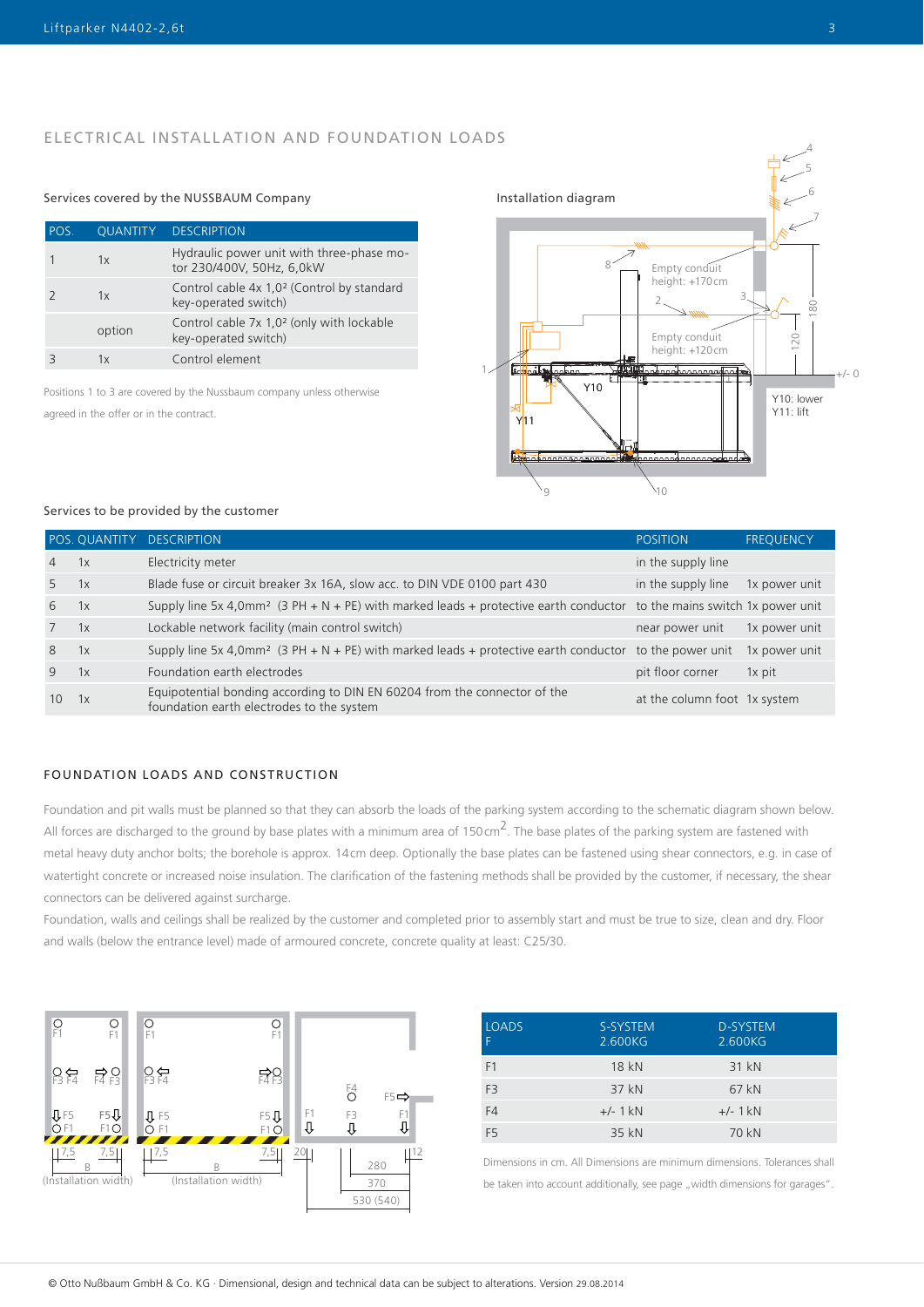All dimensions in cm. All dimensions are minimum dimensions. Advice for planning and tendering: Generally masonry and concrete works are to be conducted according to the German norm VOB/C (DIN 18330 and DIN 18331). In the mentioned norm are pointed the tollerances that are to be fulfilled accor-

ding to DIN 18202. In this norm are defined the maximum permissible dimension variations as exceedance and shortfall of the nominal size. The nominal size should be planned in order to meet the minimum dimensions necessary for the parking system.

# WIDTH DIMENSIONS FOR GARAGES

#### Single system for 2 cars Double system for 4 cars Double system + single system for 6 cars



**INSTALLATION** WIDTH B

CLEAR PLAT-FORM WIDTH

S

PARTITION WALLS



D

CLEAR PLAT-FORM WIDTH

 $min$  $20$ max. 200 B1 B2 B1 B2 B1 B2  $S$   $\begin{array}{|c|c|c|c|c|} \hline \multicolumn{1}{c|}{ } S & S \\ \hline \end{array}$ 

CLEAR PLAT-FORM WIDTH B1 B2 CLEAR PLAT-FORM WIDTH B1 B2 CLEAR PLAT-FORM WIDTH B1 B2 230 255 245 460 485 475 460+230 745 735 470 495 485 • 240 265 255 480 505 495 480+240 775 765 490 515 505 • 250 275 265 500 525 515 500+250 805 795 510 535 525 • 260 285 275 520 545 535 520+260 835 825 530 555 545 • 270 295 285 540 565 555 540+270 865 855 275 300 290 550 575 565 550+275 880 870

max. 200

WIDTH B

470 500 •

490 520 •

240 270 480 510 480+240 780

250 280 500 530 500+250 810

Note: the dimensions reported do not include the space necessary for the power unit.

max. 200

During the planning phase please add the dimensions for the power unit incl. control cabinet.

1–3 systems: 115 x 25 x 60 cm 4–5 systems: 115 x 25 x 75 cm

- $\backslash$  Driving lane width acc. to country specific regulations.
- \* Building supports from 20cm width: no restrictions on the clear platform width according to the specifications in the charts.
- Intermediate stages can be combined at will.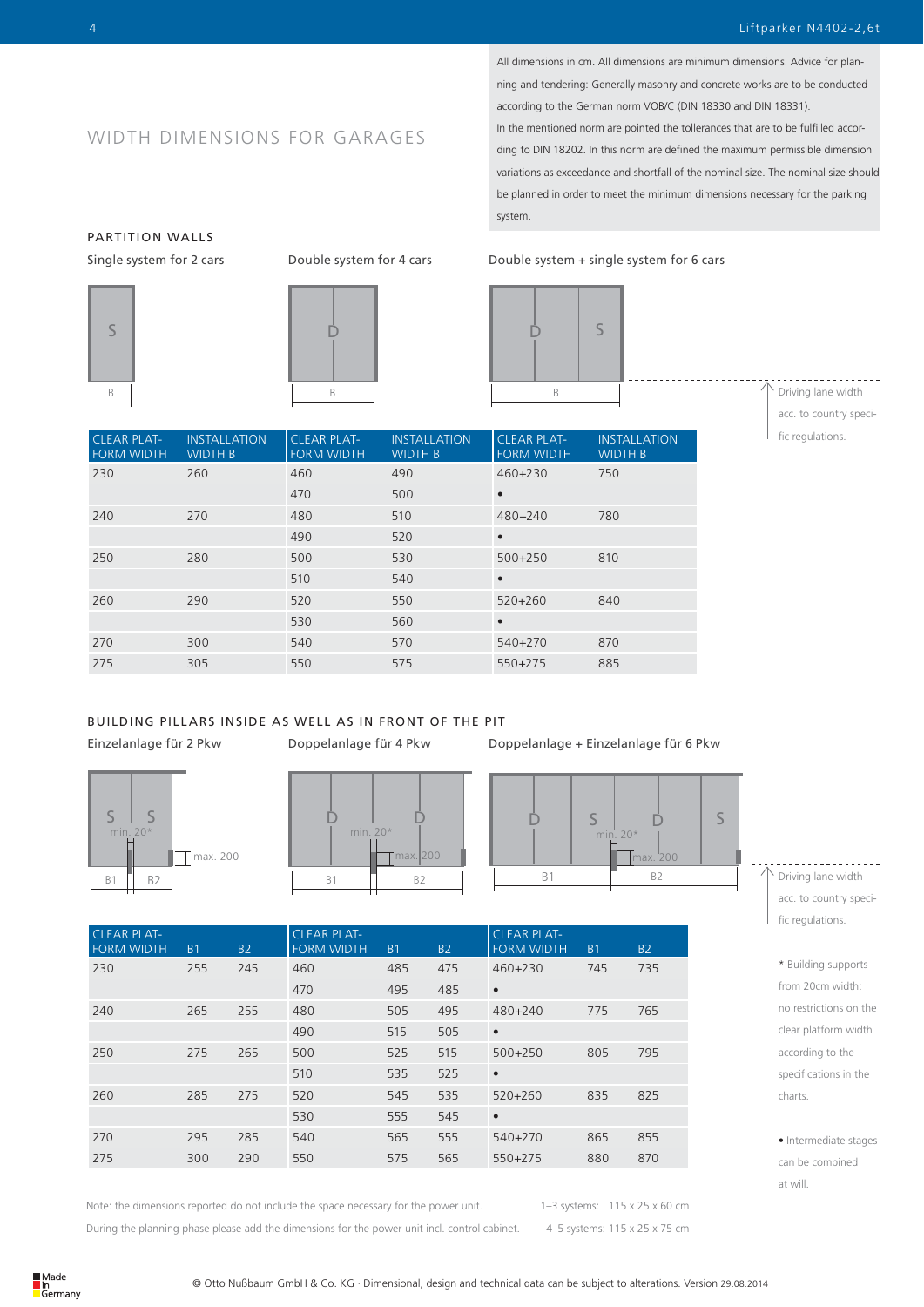## WIDTH DIMENSIONS FOR GARAGES WITH GATES

All dimensions in cm. All dimensions are minimum dimensions. Advice for planning and tendering: Generally masonry and concrete works are to be conducted according to the German norm VOB/C (DIN 18330 and DIN 18331). In the mentioned norm are pointed the tollerances that are to be fulfilled according to DIN 18202. In this norm are defined the maximum permissible dimension variations as exceedance and shortfall of the nominal size. The nominal size should be planned in order to meet the minimum dimensions necessary for the parking system.

## SINGLE AND DOUBLE GARAGE

Single system for 2 cars





Double system for 4 cars

surface for gates. Dimensions to be agreed on site with gate manufacturer.  $\sim$   $\sim$   $\sim$   $\sim$ Driving lane width

**TA** = seat engaging

acc. to country specific regulations.

| <b>CLEAR PLAT-</b><br><b>FORM WIDTH</b> | <b>INSTALLATION</b><br><b>WIDTH B</b> | <b>DRIVE-IN</b><br><b>WIDTH DB</b> | <b>CLEAR PLAT-</b><br><b>FORM WIDTH</b> | <b>INSTALLATION</b><br><b>WIDTH B</b> | <b>DRIVE-IN</b><br><b>WIDTH DB</b> |
|-----------------------------------------|---------------------------------------|------------------------------------|-----------------------------------------|---------------------------------------|------------------------------------|
| 230                                     | 260                                   | 230                                | 460                                     | 490                                   | 460                                |
|                                         |                                       |                                    | 470                                     | 500                                   | 470                                |
| 240                                     | 270                                   | 240                                | 480                                     | 510                                   | 480                                |
|                                         |                                       |                                    | 490                                     | 520                                   | 490                                |
| 250                                     | 280                                   | 250                                | 500                                     | 530                                   | 500                                |
|                                         |                                       |                                    | 510                                     | 540                                   | 510                                |
| 260                                     | 290                                   | 260                                | 520                                     | 550                                   | 520                                |
|                                         |                                       |                                    | 530                                     | 560                                   | 530                                |
| 270                                     | 300                                   | 270                                | 540                                     | 570                                   | 540                                |
| 275                                     | 305                                   | 275                                | 550                                     | 580                                   | 550                                |

## GARAGES WITH SINGLE AND DOUBLE GATES

Single system for 2 cars





Driving lane width acc. to country specific regulations.

| <b>CLEAR PLAT-</b><br><b>FORM WIDTH</b> | <b>INSTALLATION</b><br><b>WIDTH B</b> | <b>DRIVE-IN</b><br><b>WIDTH DB</b> | <b>CLEAR PLAT-</b><br><b>FORM WIDTH</b> | <b>INSTALLATION</b><br><b>WIDTH B</b> | <b>DRIVE-IN</b><br><b>WIDTH DB</b> |
|-----------------------------------------|---------------------------------------|------------------------------------|-----------------------------------------|---------------------------------------|------------------------------------|
| 230                                     | 260                                   | 230                                | 460                                     | 490                                   | 460                                |
|                                         |                                       |                                    | 470                                     | 500                                   | 470                                |
| 240                                     | 270                                   | 240                                | 480                                     | 510                                   | 480                                |
|                                         |                                       |                                    | 490                                     | 520                                   | 490                                |
| 250                                     | 280                                   | 250                                | 500                                     | 530                                   | 500                                |
|                                         |                                       |                                    | 510                                     | 540                                   | 510                                |
| 260                                     | 290                                   | 260                                | 520                                     | 550                                   | 520                                |
|                                         |                                       |                                    | 530                                     | 560                                   | 530                                |
| 270                                     | 300                                   | 270                                | 540                                     | 570                                   | 540                                |
| 275                                     | 305                                   | 275                                | 550                                     | 580                                   | 550                                |

Note: the dimensions reported do not include the space necessary for the power unit. During the planning phase please add the dimensions for the power unit incl. control cabinet. 1–3 systems: 115 x 25 x 60 cm 4–5 systems: 115 x 25 x 75 cm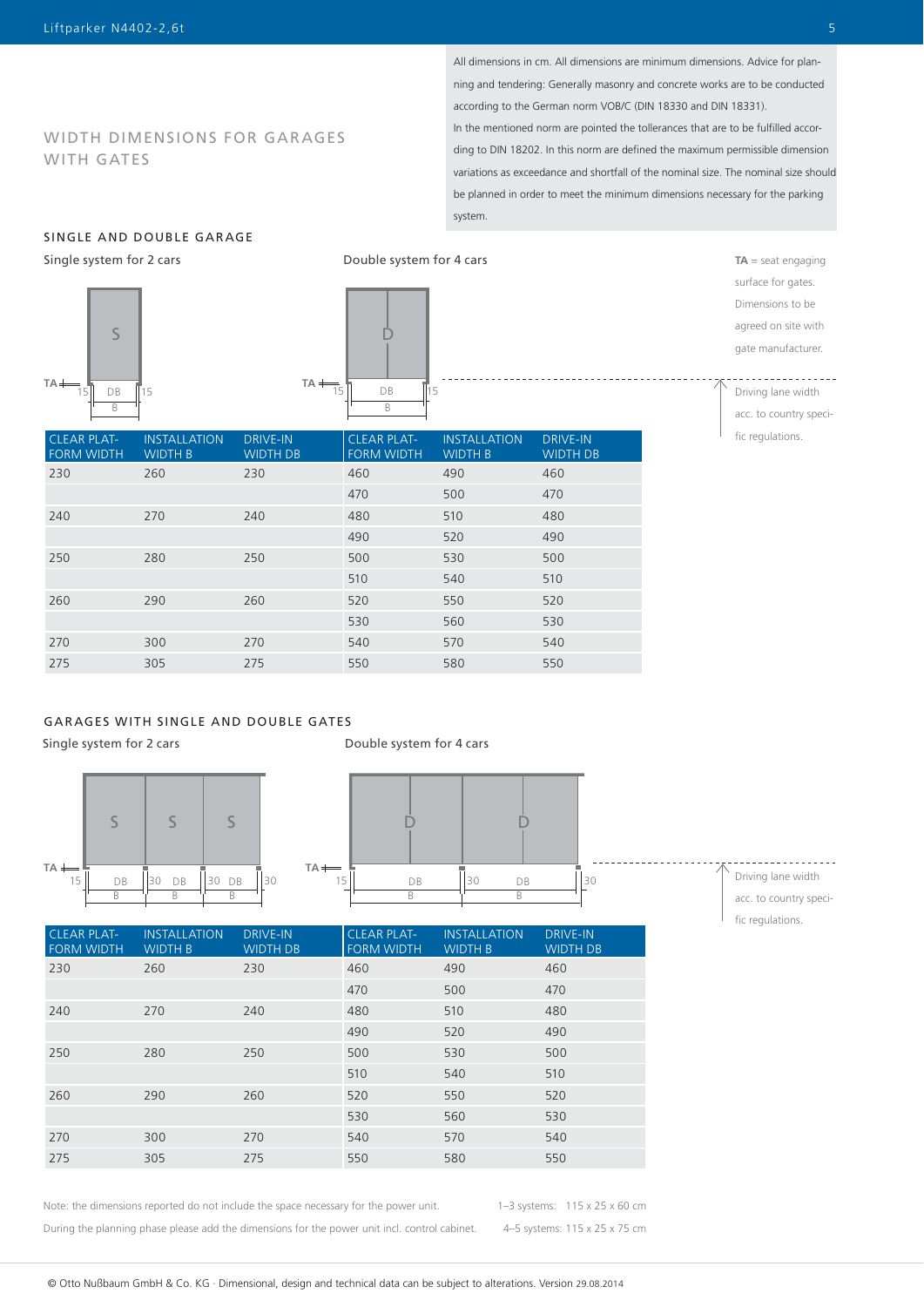#### **NOTE**

We suggest periodical maintainance, care and cleaning. Take advantage of NUSSBAUM maintenance

# agreements. STANDARD FEATURES – IN THE SCOPE OF DELIVERY

## COMPONENT PARTS

Single system: consisting of 2 Platforms, 2 packed columns with hydraulic cylinders, lifting slide and hydraulic block, 2 rigid pillars aside platforms

and/or:

Double system: consisting of 4 Platforms, 2 packed columns with hydraulic cylinders, lifting slide and hydraulic block, 2 rigid pillars aside platforms.



Platforms with sidewalls and driving sheets made of trapezoidal sheet.

## DIMENSIONS OF THE SYSTEM

#### Standard system

Parking space length: 500 cm Parking space width: 230 cm (for max. 190 cm wide cars) Pit depth: 170/165 cm. Load per parking space: 2.600 kg.

### KEY SWITCH



Control unit composed of key-switch with Emergency-off in dead-man's control and with cabling to the hydraulic power unit.

## HYDR AULIC POWER UNIT INCL. ELECTRICAL SWITCH BOX

#### Power unit "Silencio" - 6 kW



With hydraulic canalization and cabling to the main control switch. (The under oil unit is not loud thanks to the motorpumps-combination that absorbs sound and insulates form noise). Delivery includes electrical switch box.

#### Measurements of the power unit:

1–3 systems: 115 x 25 x 60 cm 4–5 systems: 115 x 25 x 75 cm.

The power unit will be placed in the pit between 2 systems on an approx. 2 m high pillar or, if there is no space available, it will be fastened to the wall. In case of single installations we can also optionally deliver a mobile power unit, installed on the lower platform, on its front left side.

## CORROSION PROTECTION

## C3-Line

For Regions with average snowfall and humidity levels (standard in Germany).

#### C2-Line

Recommended only for regions with small or no snowfall and low humidity levels.

#### ELECTRICAL INSTALLATION

For a list of services and interfaces please see the respective table in this brochure.

## DOCUMENTATION

Brief operating instructions (fastened to the control unit), documentation (test book and operating instructions).

### SAFETY DEVICES

- Synchronization unit to guarantee synchronous run even in case of irregular load distribution.
- Wedge to help position the vehicle.



- Safety device to avoid lowering in case of pipeline rupture.
- Fastening of the parking system and hydraulic power unit with stud-bolts, electrical cabling fastened with impact dowels.
- Handrails on the platforms where necessary to avoid danger of falling down from the system.

#### Note:

- Safety fences against shear and crushing points are a priority and must be provided by the customer.
- Hydraulic package "Parallelbetrieb": Symoultaneous lowering of 2 or more systems per power unit with appropriate pump capacity.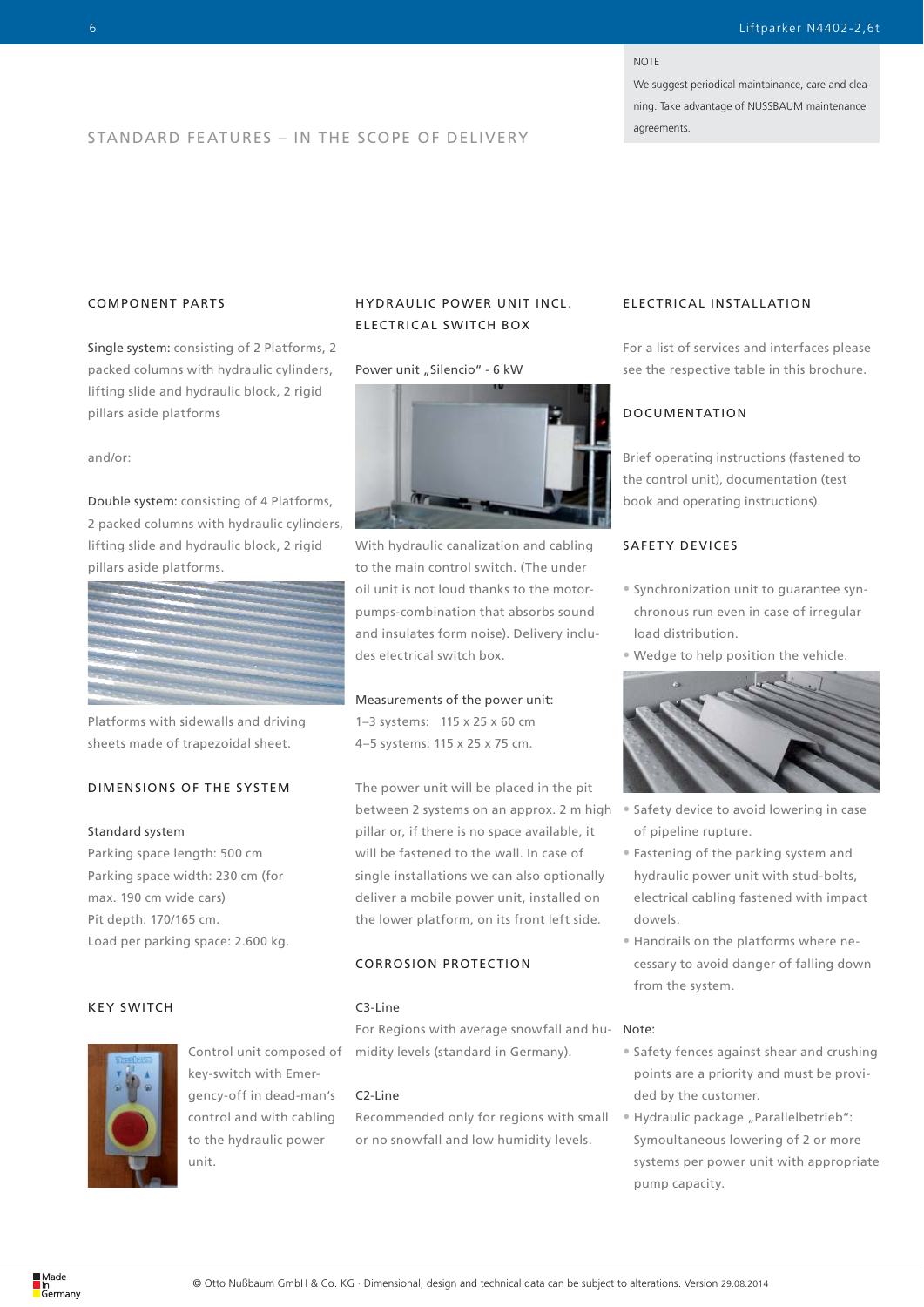#### **NOTE**

We suggest periodical maintainance, care and cleaning. Take advantage of NUSSBAUM maintenance

agreements.

## OPTIONS AND EXTRA EQUIPMENT – EXAMPLES

## DIMENSIONS OF THE SYSTEM

Parking space lengths: 510 to 540 cm Parking space widths: 240 to 270 cm (S-system up to 350 cm as Barrier free version, by 10 cm deeper pit). Parking space heights: 165 to 205 cm Pit depths: 185/180 to 260/255 cm.

Fastening of the parking system with chemical anchors in case of heighthened foundation requirements or sound insulation.

## VEHICLE WEIGHT

Higher load per parking space S and D-system: up to 2.600 kg.

## BERLIN CONTROL UNIT/ FIRE BRIGADE



Berlin control unit with weatherproof casing and pillar

- Control unit consisting of a lockable key switch (key can be taken off only in the basis position) with emergency-off in dead-man's control. Lifting and lowering by using the respective button.
- 
- Supporting pillar for the key switch.

## DRIVING SHEETS



Upper platforms with Aluminium-bulb plates driving sheets and special driving wedge to help position the vehicle.

## EXTRA SOUND INSULATION



Sound insulation hood for the power unit

#### Airborne noise package

For the power unit to reduce the airborne noise.

## CORROSION PROTECTION

C4-Line: driving sheets powdered on both sides For regions with highly corrosive humidity

### **HYDRAULIC**

levels.

- HVLP 32-330 oil for extreme temperature variations.
- Weatherproof casing for the key switch. Heated hydraulic power unit.

## GARAGE GATES' INSTALLATION

Ramp if doorjambs are missing for the installation of the door slide rails. The pit must then be at least 535 cm long.

## CATWALK



Catwalk on trapez. sheet for more walking comfort

Catwalk on trapezoidal sheet flooring Positioned on the left side of the parking space. 1,5 mm galvanized sheet, coined surface area. The catwalk is bolted to the

### UPPER PLATFORM

driving sheet.

• Even drive-on instead of drive-on ramp to allow a more comfortable entrance (this means a loss by 8 cm in the carheight below).